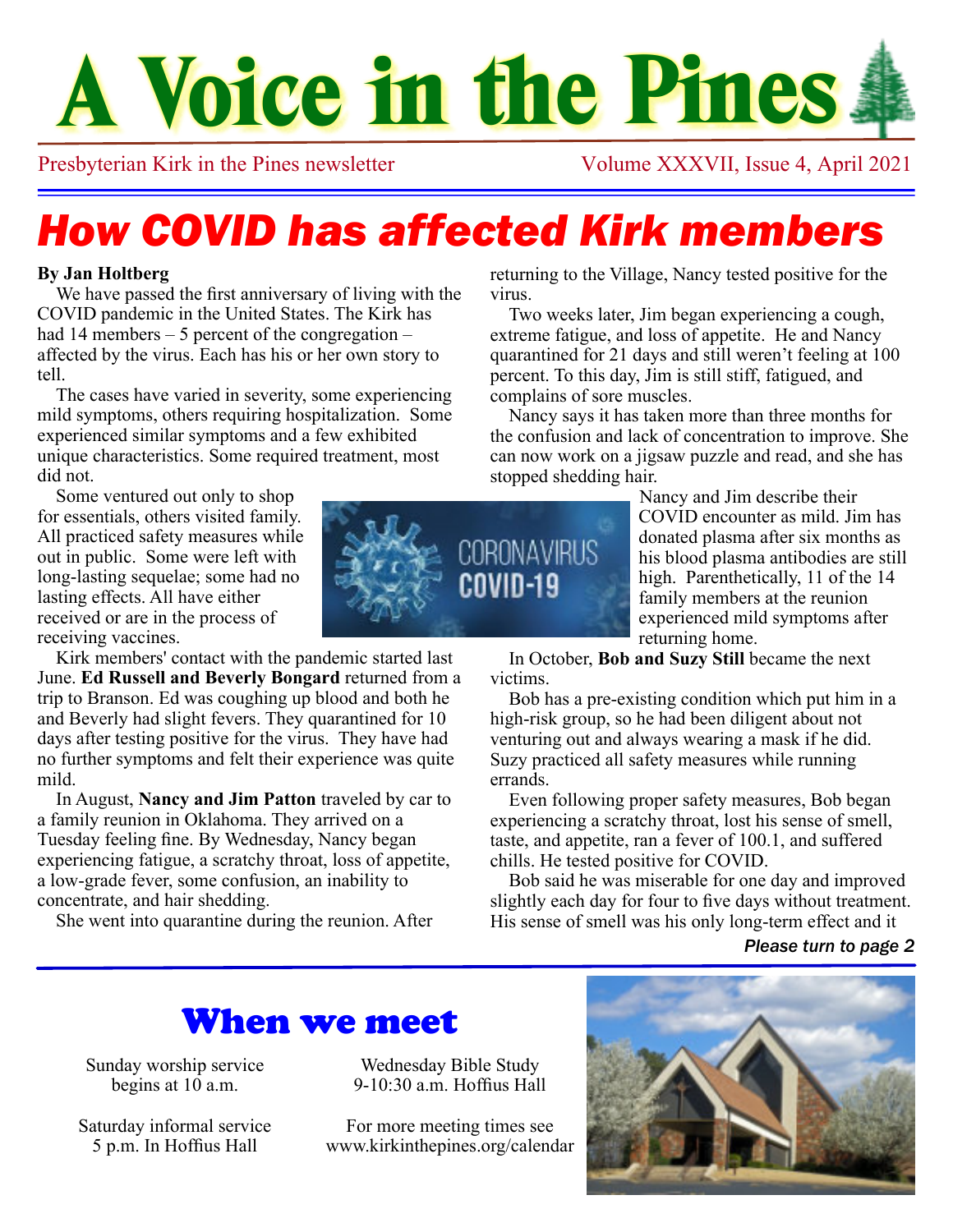# *After missing one Easter, it's time to be joyful*

Presbyterians at the Kirk will join almost a billion Christians all over the world and celebrate Easter on April 4. We will have triumphant music with hymns and strong hallelujahs. We may even hear a sermon that is inspirational.

All of us will give thanks to the one who has conquered death and who promises life eternal.

Easter this year will be especially meaningful, I think, since last year's celebration was canceled due to COVID. For many of us, it was the first Easter we have missed in years.

We will continue to be careful and ask you to wear your masks. But we are expecting a joyful service of thankful praise.

Easter reminds us we need not be afraid of death. We can live our lives with joy and hope, trusting our futures belong to a God who raises the dead. "Christ died, was buried and has been raised!" So, the church confesses and so we believe – this is our hope.

It is also important to remember that Easter is not just a single day in the church's liturgical calendar. For us, Easter is a season – the seven Sundays of Easter extending until Pentecost, May 23 this year.

For the earliest Christians, as well as for us today,



every Sunday – indeed, every day – is a celebration of the new life we share in Christ. Every day is an occasion for us to offer thankful praise for our Lord's gift of life.

It is my hope your faith and hope will be renewed in this season of Easter. I hope to see you at the Kirk as we all rediscover the power of hope.

I will greet you this Easter Sunday with these ancient words: "Hallelujah, Christ is risen!" And you will respond with Christians all over the world, "Christ is risen, indeed!"

*Bill*

Glory to God.

### January was the worst month for Kirk members

#### *Continued from page 1*

returned six weeks ago. Suzy experienced very mild symptoms such as a stuffy nose and body aches which lasted one day. They quarantined for 14 days.

In November, **Ray and Linda Bates** drove to Vanderbilt Hospital in Nashville for a doctor's appointment. They masked, distanced, and practiced hand hygiene. Once home, they had Thanksgiving lunch with a friend.

The following Monday, they came down with symptoms. Ray experienced a head cold and fatigue, lost smell, taste, and appetite, had aches from his knees to his toes and bottom of his feet, and an excruciating headache for 10 days.

Linda's symptoms were fatigue, brain fog (couldn't come up with words), loss of taste (could only eat fruit and drink fruit juices and Gatorade), and a red itchy rash between her fingers.

They both were sleeping 18-20 hours a day and were unable to care for each other. Linda lost 10 pounds and Ray lost more than 15. After 10 days, the symptoms began to subside. Their sense of smell and taste and energy level increased, and the brain fog decreased over the next month.

Ray, to this day, cannot eat bread due to its repugnant

taste. Linda describes the experience as very isolating and vivid in her mind and they are worried about catching it again. Ray and Linda describe their symptoms as severe.

In December, **Bob Foster** (Nancy Patton's father). who had accompanied her to the reunion in Oklahoma and had not contracted the virus at that time, tested positive along with several other residents in the senior living facility where he resides.

He voiced no verbal complaints but was weak and did not wish to eat or drink. He was taken to National Park Hospital where he was hydrated and returned later that day to his facility where he quarantined for 21 days.

January was the Kirk's worst month for COVID.

**Arnie Holtberg's** experience started us out dramatically. His ordeal was described in last month's *Kirk Voice.*

In the first week of January, **Judy and Bob Corwin** made a road trip to visit Judy's sister in Indiana. During the five-day visit, Judy experienced a cough, lack of smell, and a headache.

All symptoms resolved, except for the lack of smell, by her return home. She sought medical care and was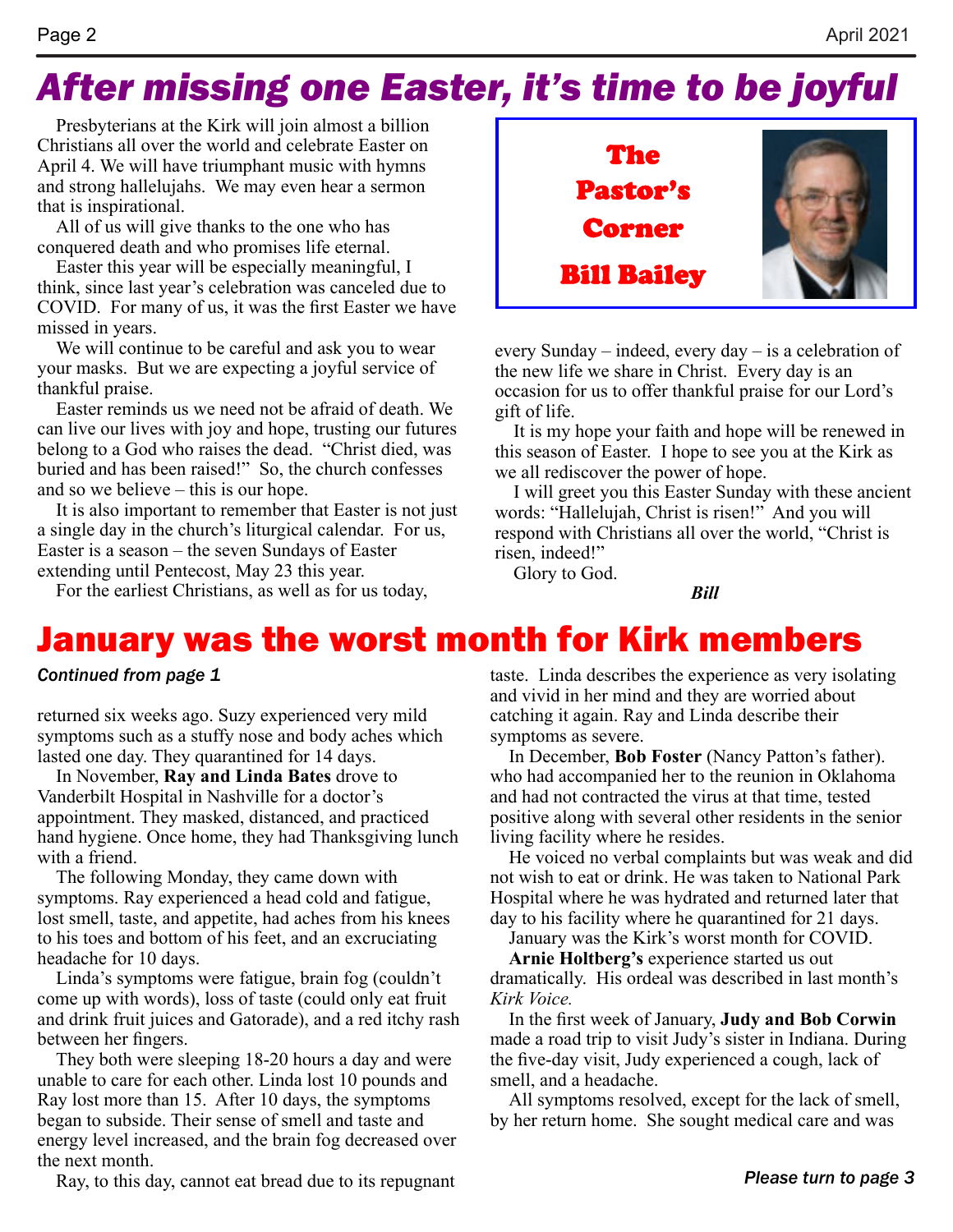### Jerral looking forward to coffee and cookies again

#### **Loss of valued Kirk Members:**

**Mary Carol (Mac) Throckmorton**, passed away Jan. 28, 2021, in Hot Springs. Memorial arrangements are pending.

**Betty Powell** passed away March 15, 2021 in Hot Springs Village. Memorial arrangements are pending.

**Church Statistics** as of March 15, 202l: Memberships – 281.

Family Units – 192

**Barron Gage** and his committee deserve a round of thanks for all they have done to begin the clean-up in the Kirk following the water damage. **Bob Morrow, Mel Kuntz, Richard McPheters, and Beverly Schaumbur**g are committee members working with Barron on the clean-up.

**Chip Johnson,** the Sexton has been very active in the water damage clean-up. He was already working hard before the water damage to make sure the church is properly sanitized as well as helping in the Memorial Garden. Chip is owed special appreciation for his dedication.

**Church attendance** has been on the rise as more of our congregation get their vaccine shots and feel more comfortable coming to church. We are happy to see those members returning to church and hope more will soon return to take part in worship.

The Kirk has always been known as a friendly church. Hopefully we will soon be back to the old days!

Here are some of the steps taken to help make the Kirk a safe place to go during the pandemic. Seating is

# Jerral Johnson The Clerk's Corner

arranged so social distance is maintained between the congregants during the service and when leaving following the service.

Everyone is asked to wear masks when entering, during the service, and leaving the Kirk. With the proper seating spacing and using masks, it is hoped everyone will appreciate the Kirk is concerned about preventing virus exposure.

We all hope the virus will soon cease to be the problem it is now. I can remember three years ago Session members saying they felt we were having too many summer suppers. I don't know about you, but I would enjoy a good summer supper, a picnic at the Balboa Pavilion, and having coffee and cookies after the Sunday Service.

### *Scholarship deadline is June 30*

Applications for the \$2,600 Maack-Ormsbee Scholarship are being accepted until June 30.

The fund began with a gift from Kirk member Pat Ormsbee.

Applications and information are available from the church office or call Pat Kuntz at 501 204-4385.

### Members' virus rate was lower than others in area

#### *Continued from page 2*

diagnosed with COVID pneumonia and was treated for the next seven days with antibiotics and steroids.

Bob was experiencing a cough, fatigue, and lack of appetite on the way home from Indiana. He tested negative but was treated with the same medical protocol as Judy. After four days, all his symptoms were resolved and neither experienced any sequelae.

Two additional Kirk members were said to have had COVID but could not be reached to share their experience.

The conundrum of this virus is evidenced by the disparate stories our Kirk members have described. Our membership has fared better than the rest of the population in Saline and Garland counties where most

of our members live. Five percent of our congregation has had COVID compared to 9.5 percent in Saline and 10.0 percent Garland counties.

The Kirk has experienced no fatalities as compared with more than 100 deaths in both Saline and Garland counties.

We are thankful for the Session's recommendations for masks, member spacing in meetings and worship services, myriad hand sanitizers strategically spaced throughout the building, and for the diligent care of our Sexton, Chip Johnson, to keep us all safe.

We all need to remain vigilant for at least the near future and get our vaccine shots as available. Be well.

*Jan Holtberg is a member of the Communication Committee.*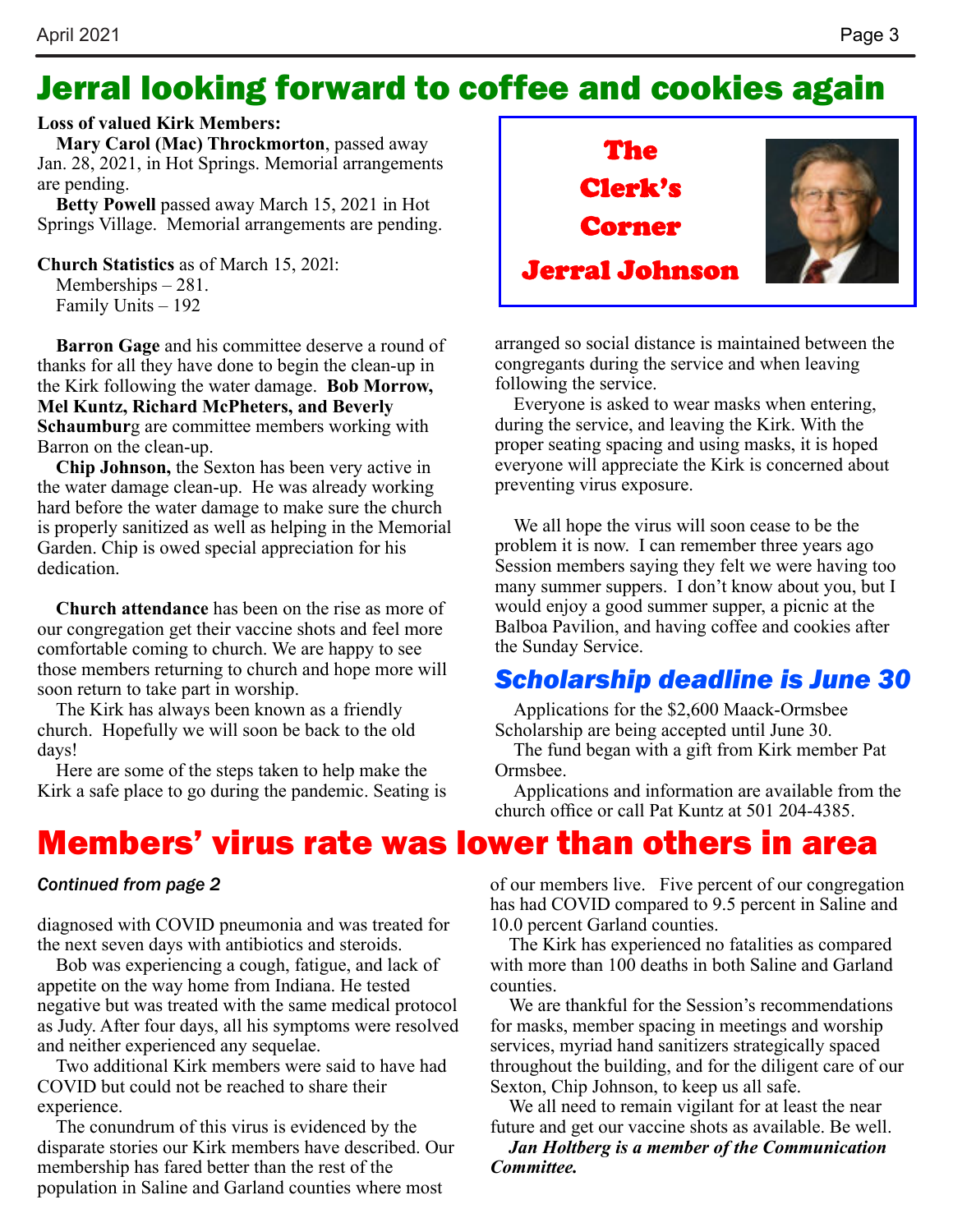### Kirk in the Pines Financial Report *Year to date as of February 28, 2021*

|                                                                                                                    | Month |                                  | Year to date        |  |                  |                  |                                                  |
|--------------------------------------------------------------------------------------------------------------------|-------|----------------------------------|---------------------|--|------------------|------------------|--------------------------------------------------|
|                                                                                                                    |       | <b>Budget</b>                    | <b>Actual</b>       |  | <b>Budget</b>    |                  | <u>Actual</u>                                    |
| <b>General Fund:</b>                                                                                               |       |                                  |                     |  |                  |                  |                                                  |
| Receipts                                                                                                           |       | \$ 36,670                        | $$34,443$ $$$       |  | 73,340 \$        |                  | 98,264                                           |
| Disbursements                                                                                                      | s     |                                  | 36,670 \$ 26,925 \$ |  | 73,340 \$        |                  | 69,740                                           |
| <b>Building Fund:</b>                                                                                              |       |                                  |                     |  |                  |                  |                                                  |
| Receipts                                                                                                           | s     | 4,412 S                          | $2,801$ \$          |  | 8,824 \$         |                  | 11,126                                           |
| Disbursements                                                                                                      | Ŝ     | 4,412 S                          | $2,625$ \$          |  | 8,824            | \$               | 4,574                                            |
| Total all funds:<br>Receipts<br>Disbursements                                                                      |       | \$41,082<br>\$41,082 \$29,550 \$ | \$ 37,244 \$        |  | 82,164<br>82,164 | \$               | 109,390<br>73,314                                |
|                                                                                                                    |       |                                  |                     |  |                  |                  |                                                  |
| Checking balance                                                                                                   |       |                                  |                     |  |                  | \$               | 138,542                                          |
| <b>Special funds:</b><br>Memorial fund<br>Luke 12:48 fund<br>Programs fund<br>Endowment fund<br>Maack-Ormsbee Fund |       |                                  |                     |  |                  | \$\$\$\$\$<br>\$ | 71,356<br>290,207<br>62,796<br>747,278<br>68,338 |
| Total special funds (as of Jan. 31, 2021)                                                                          |       |                                  |                     |  |                  |                  | 1,239,975                                        |



# \$180 for Mission

Thank you for generously supporting our Mission Dollar campaign by placing your single dollar bills in the offering plate.

A total of \$180 was collected in February.

If you wish to give more than a dollar, please use the envelopes in the pew racks.

We are always grateful for your generous gifts and prayers.

### **Endowment, special funds**



# *Thinking of you ...*

Each Saturday and Sunday the Congregational Care Committee asks Kirk members to sign a beautiful card to be mailed to a church member who has not been able to attend services due to illness or disability.

Please add your signature to these cards and join the congregation in wishing others well.

Thank you.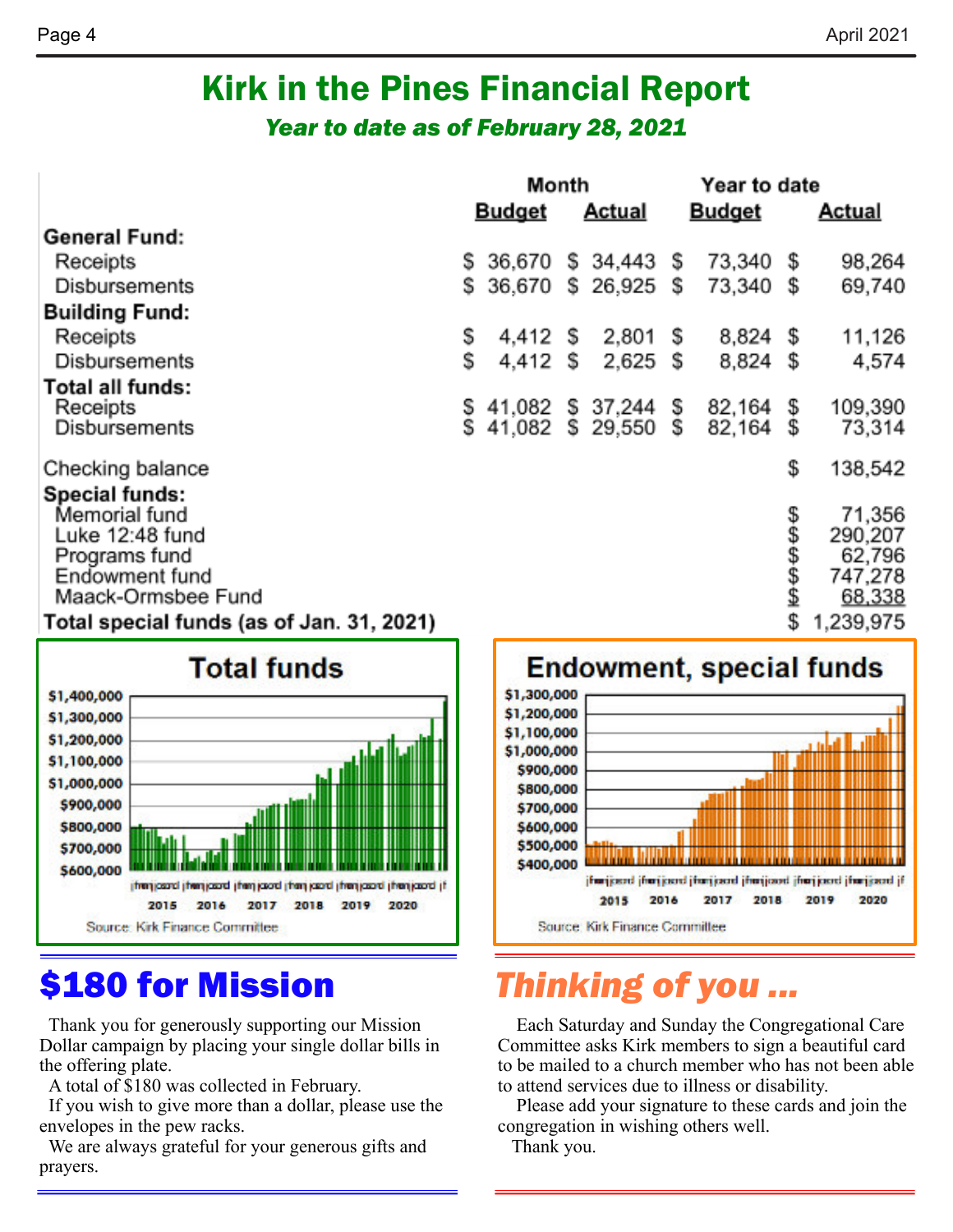# It's business as usual for Beverly Schaumburg

#### **By Bob Morrow**

You may know Beverly Schaumburg as one of the cheerful people who greets you when you enter the Kirk office, where she works with Chris Taylor-Wilmoth, the Kirk secretary. Or you may know her as the person who notifies you when your pledge envelopes are ready to be picked up.

As Kirk Business Administrator, Beverly's duties range far and wide. And fortunately for the Kirk, during the pandemic, it's been "business as usual," thanks to Beverly.

"During the pandemic I was still responsible for accounting for all the contributions that are received by mail or through Saturday and Sunday offerings," Beverly said.

"I still had the monthly bills that have to be paid and all the end-of-the-month financial reports to produce. I was there to help the Session members with any problems or questions they encountered.

"My position has not been greatly affected during this time."

Beverly goes on to say, "Due to the COVID pandemic and the CDC guidelines, which Session members decided to follow, the Kirk was closed down to all outside activities," so her relationships with outside groups were minimized.

With office activities declining slightly, Beverly says, "Chris and I decided to cut our time at the Kirk by one day per week each, on alternating days.

"This gave me the opportunity to work on some

### *Second Mile Giving still needs your assistance*

Thanks to all who have responded to the Kirk's Mission initiative, Second Mile Giving.

As the COVID-19 crisis continues, families are still reeling from the economic effects. Five local charities – Arkansas Food Bank, Project Hope Food Pantry, Jackson House, Potter's Clay, and Cooperative Christian Ministries/Clinic – are helped by the Second Mile Giving. They all continue to struggle with increased demands for services.

If you are interested in making a gift, make checks payable to Presbyterian Kirk in the Pines and indicate on the memo line: 2nd Mile Giving.

*Matthew 25:40:* "I tell you the truth, whatever you did for one of the least of these brothers of mine, you did for me"



Rudy and Beverly Schaumburg at their 60th wedding anniversary celebration in 2019. (Michael Schaumburg photo).

projects that needed to be done. One project was to look at all the financial files which accumulated over the years I've been at the Kirk.

"This meant deciding which files could be purged, retaining others. After going through 40-plus boxes, files identified to be destroyed were shredded on site by Arkansas Records Management of Hot Springs.

"I located and assembled the Kirk History and Annual Session reports in binders which are now in the office. I also located numerous photo albums and they are now in the storage room."

Reflecting on how the pandemic impacted her personally, Beverly said she and her husband, Rudy, "are so thankful to the Lord, that the pandemic has not affected our families.

"They either have jobs where they can work from home or are considered essential employees and can continue to go to work."

It may be easy to take Beverly for granted as she always can be counted on to go about her duties quietly, efficiently and professionally, even in a pandemic. And now, with the damage to the Kirk during our winter weather, Beverly is front and center in the restoration process.

As the go-to person for insurance, contracts and other business matters Beverly continues to play a key role in getting our Kirk back to "business as usual".

*Bob Morrow is Moderator of the Communication Committee.*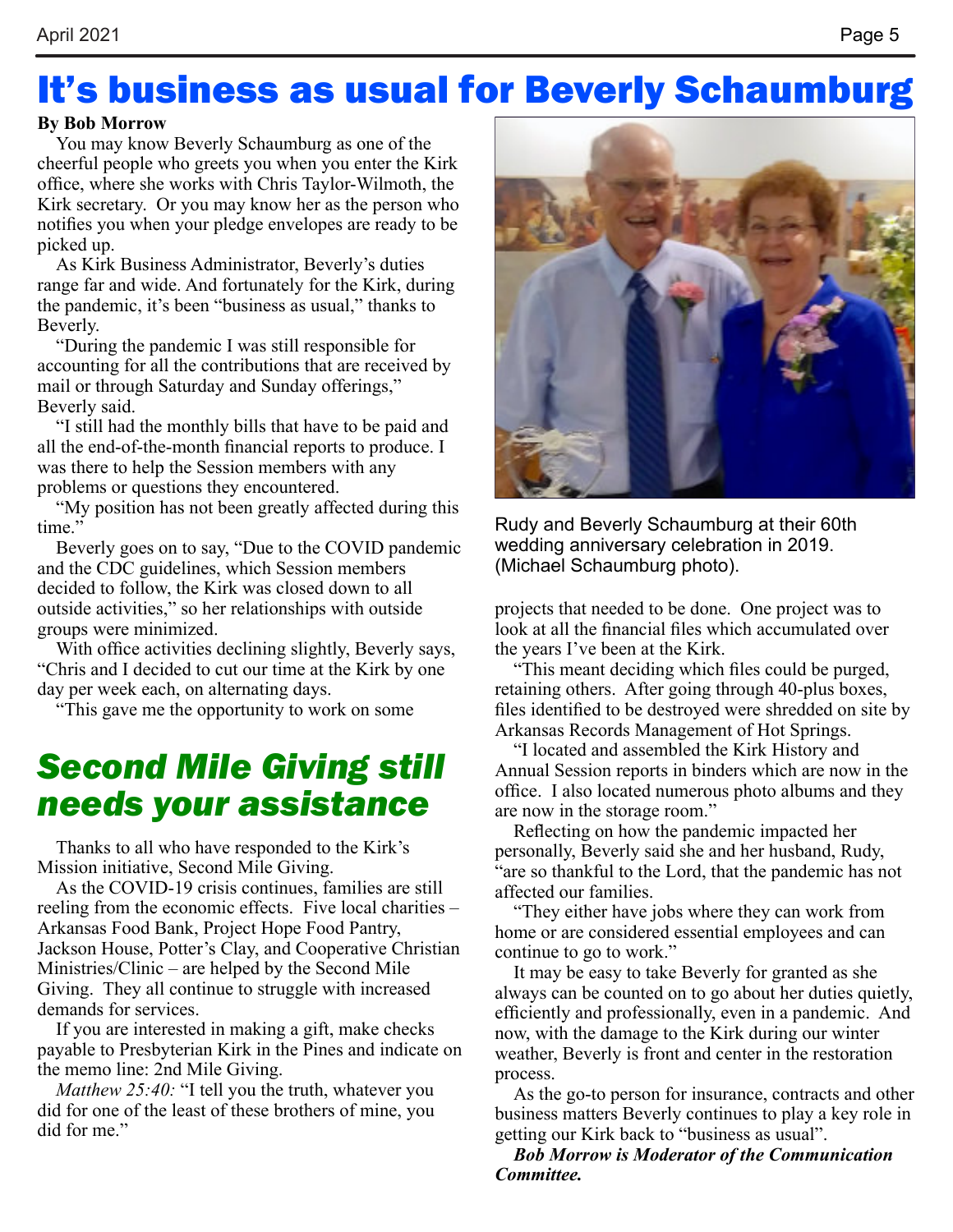# *Here's what our choir has been doing in lockdown*

#### **By Rick Federick**

COVID-19 grabbed our lives a year ago last March effectively ending the Kirk's normal choir activities.

What have members of the choir been doing over the last 12 months? We asked them. Here's how they've been working and playing through it all.

#### **How long did you quarantine once you first heard about the virus?**

None / Don't remember / Have stayed pretty much at home except videoing the church services / Staying as safe as possible / Still am / Can't remember / Are still following CDC guidelines and double masking / Three weeks / Two weeks / Three weeks / No quarantine, followed guidelines.

#### **Have you been tested in the last year, and why did you think it was necessary?**

Yes, before traveling out of state and periodically while singing in small group ensembles to alleviate

concerns of other group members / Tested before surgery / Yes, once after a friend told me she tested positive and we had been together / No / No / No / Yes, because of shortness of breath / Yes, before my shoulder replacement / Four times, mainly due to travel / No / Tested before surgery.

#### **How long was it before you went to church, to the store for groceries, doctor's office etc.?**

Immediately with masks, gloves, sterile techniques and sterile wipes. I even noticed cars in the parking lots are socially distanced these days / Haven't been to church since last March and do grocery shopping online / Church, sing and video. Groceries online. Doctor for tests / errands with masks, gloves  $\&$  sanitizers / two weeks to the store with mask / We keep our appointments, Walmart pick-up / One week. Grocery store, cancelled all medical appointments, eight months, church until September when Covid-19 spiked / About three weeks / Church until COVID-19 spiked, doctors with precautions / Church services after threeweek quarantine, no doctors until June, dentist cancelled / Doctors yes, Church no, only sing in small groups / No doctors, dentists, only groceries. ?

#### **During the past year have you played golf, tennis, pickleball or other outdoor activities, including walking your dog?**

Outdoor walks on Village trails / golf, walks and lots of miles on Terra Trikes / Walking everyday / Walks, music, TV, reading, fitness center, telephone time and napping / Tennis, walking, yard work, Smores over the fire pit / Lots of golf / Tennis, golf and walking dog / golf and cycling / walk multiple dogs / Vacuuming, mopping, sweeping, and walking the dog.

#### Wha**t did you do to occupy your time?**

Cards, puzzles, board games, computer, reading, listening to music, TV, etc. Organized Zoom meetings

and Zoom training for HSV Quilt Guild, continued work on the Voice in the Pines newsletter, prepared virtual PowerPoint slide shows for Quilt Guild, continued to sing like a "new species of bird" (my grandson's words), loved

talking on FaceTime with my grandsons, and played games virtually with my favorite 6- and 10-year-olds on Together App. They are much better at videogame skills than I am / computer, knitting, car rides / computer projects,

crocheting, scanning photos / cooking, cooking, cooking, computer, computer, computer, TV, TV, TV ... ain't life grand? / New recipes, lots of TV / Card games, puzzles, reading, cooking, music,

calls, letters and emails to friends and family / Games, puzzles, computer, Facebook, iPad, TV, TV, / woodworking, reading, music / workout three days a week, music, "good" TV series / a stack of books and a 20-year-old craft project.

#### **In the past year there have been 7.8 billion birthdays in the world. How did you celebrate yours?**

With my favorite 6- and 10-year-olds in California. We had a cupcake decorating frenzy to celebrate / Spent my birthday eating lunch in the car in Little Rock / Food from Blue Springs / Quietly with special friend / Red Chili Enchiladas / Golf, shrimp, and steak. Second birthday: fried chicken mashed potatoes, veggies and cherry pie (all cooked at home) / Met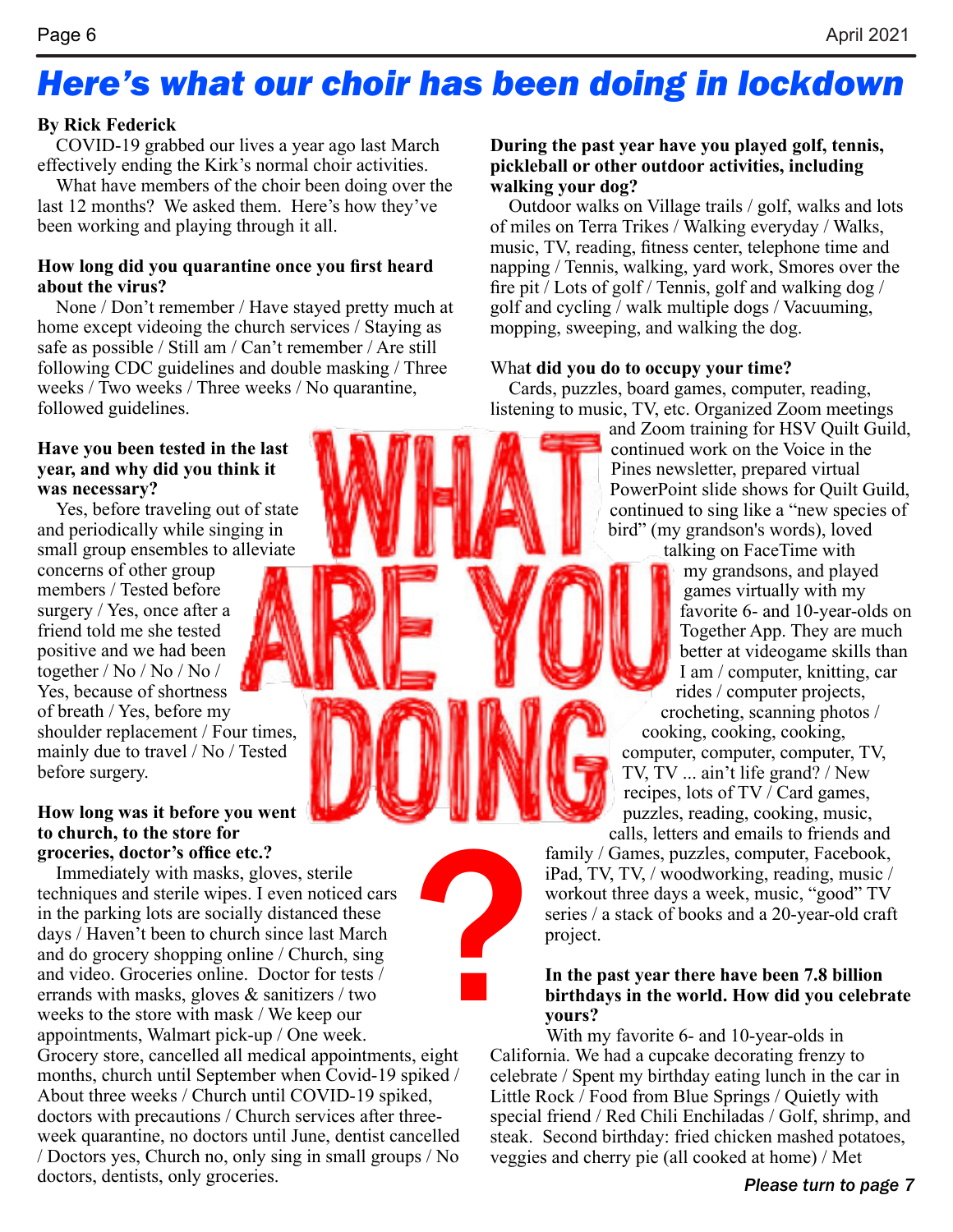

### *Springtime is in the Air*

Springtime is in the air, I can feel its warming trend Though it's not really here I know it's around the bend.

Each day I eagerly await, For the blessings of Spring Knowing in my weary soul God will do a new thing.

Springtime is in the air, I can see its early bloom Melting away the aches Of winter's chilly gloom.

For Springtime brings, Re-birth and revival A heart-rendering calm Upon its sunny arrival.



Springtime is in the air, I hope you can feel it too For it's God's promise… The winter soul He'll renew! *– Deborah Ann Belka*

*Photo by Jamie Federick Poem submitted by Dotty Rector*

### *Some travel, Zoom, meeting friends in last year*

#### *Continued from page 6*

family members in Branson, Mo. / Dinner at Via Roma with my love / St. Louis with my son and his family / Quietly with wine, steak and ice cream / no birthday as yet /

#### **Have you been out to dinner with family / friends?**

Unfortunately, little / No / No / Daughter visited in June / Have been out some, but stopped in November with the Covid-19 spike / No / No / Yes with family and friends, numerous times / several dinners but none since July / No / No dinners out (boring, aren't I ???)

#### **Have you done any traveling? Where? What was your mode of transportation?**

To California 4,000 miles in an RV beside my favorite trucker on the road. / We drove to Wisconsin for a couple of months in our isolated cabin / Drove and spent a week in an Arkansas Park cabin / Twice to Texas by car with a friend / Drove to Bismarck, Ark., to cut a Christmas tree and lunch at Lake DeGray / Yes, to look after ailing parents / No / Branson by auto / Dallas by car to visit family on Father's Day, friends from Bella Vista visited, friend from Dallas visited after her husband passed away / Mount Magazine and Subiaco by car / drove to St. Louis and flew to Boston / No / No, too much potential Covid-19 exposure.

#### **Have you participated in Zoom / facetime calls with family or friends?**

Yes, the only way to go. Just hit the mute video button and who cares how you look! / For a family gathering at Thanksgiving and Christmas / Lots with our Chorus and Treble in the Village / Some with family / No / No / Yes / Every week for Bible study, camera club, P.E.O. meetings and family birthdays and holidays / Zoom meetings with organizations / No / No, we just email / Yes, frequently to play and talk with grandkids.

#### **Have you purchased anything special with your stimulus check?**

Yes, it helped us pay for our westward "wagon train" adventure to California! / No / Bought a washer and dryer and helped a friend in need / No / New freezer / Missions and a family member in need / No / No / What's a stimulus check? / No.

#### **Have you received your COVID-19 immunization vaccine?**

Yes, as a healthcare worker. Waiting until the appropriate phase comes into play / Yes / Yes / Yes / First injection in Little Rock … second one in March / Yes, 2nd Pfizer / Yes 2nd Pfizer / Yes / Yes 2nd Pfizer / 64 and healthy … low on the list / No / Not yet, hoping to be scheduled before Christmas.

*Rick Federick is a member of the Communications Committee.*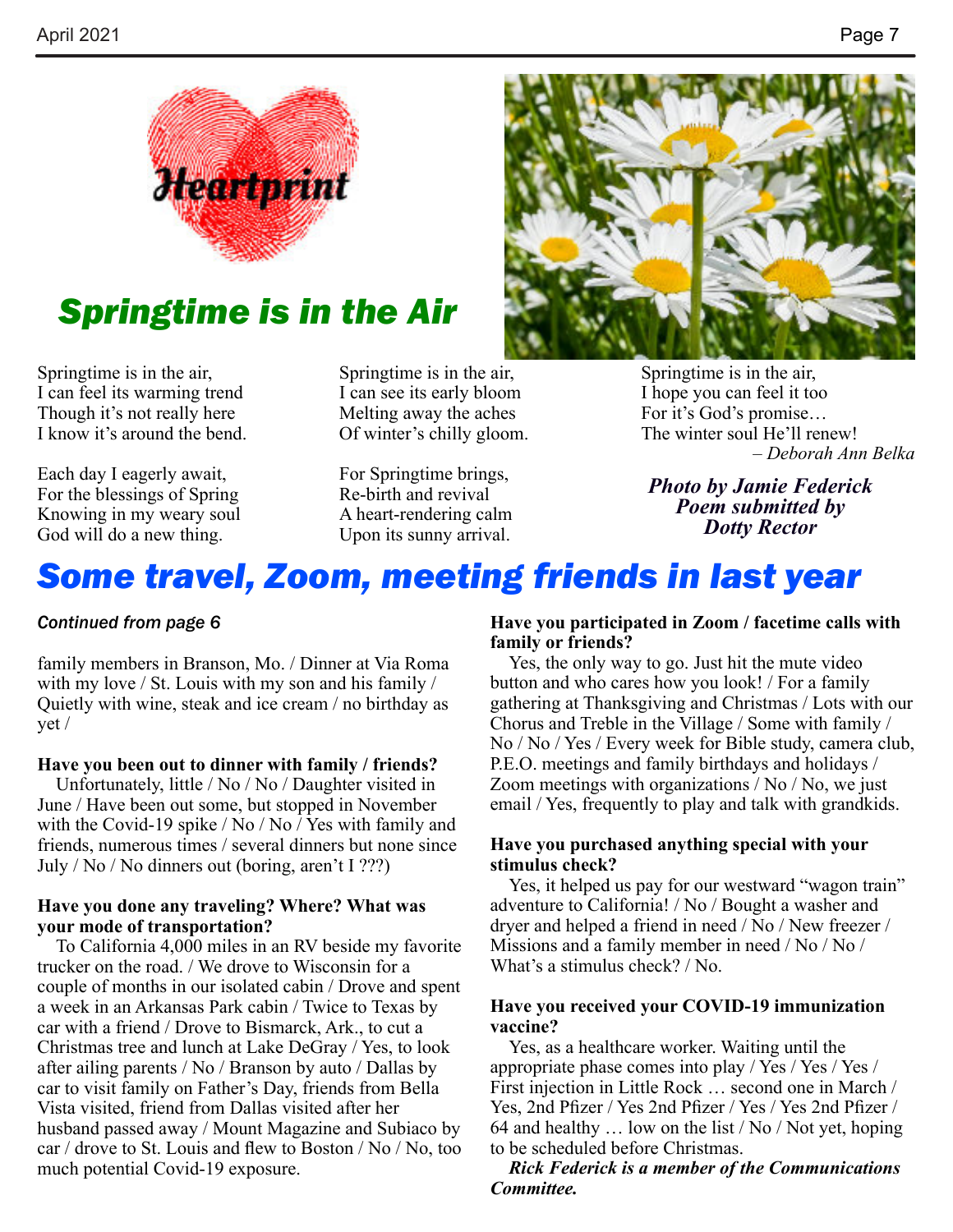

**Photos by Robert Sonnen**

Pastor Bill Bailey used *Psalm 90* and the film *The Doctor* as the basis for his message to the PW Gathering on March 8.

### *PW's March Gathering was marked by a rising number of members enjoying each other*

#### **By Dotty Rector**

Twenty-one Presbyterian Women met for a Gathering March 8 in Hoffius Hall. The choice of using Hoffius Hall was a good one, as it seemed to promote more a feeling of intimacy than the sanctuary, which is customarily used.

Moderator Vicki Rosenquist welcomed the members and said we will meet again as a Gathering in May, at which time she hopes to have our customary luncheon. She asked members to think about the Woman of Faith award, which will be announced in May, after the members vote at their April circle meetings.

After the initial welcoming, a traditional worship service led by Pastor Bailey followed.

A snowstorm on Ash Wednesday precluded Pastor Bailey from giving his sermon to the congregation. The Presbyterian Women were fortunate to hear it at the Gathering. A scripture based on selected verses of *Psalm 90* was the text.

As is typical of Rev. Bailey's sermons, he used a moving example from the film *The Doctor*. In the film, the protagonist, a surgeon, was all about science, and not compassion or care. That is, until he himself became sick.

When scientific doctors treated him "matter of factly" as he had previously practiced, he finally says to the scientific doctors: "Yes, there's a person here."

Later, another patient teaches him there is more to life than rushing around in busyness. Facing his own mortality, he says: "Doctor, I don't have time to rush anymore."

Lent is a season reminding us not to get so fixed on rushing to a destination. We can, in the rushing, miss what's before us, right now.

Ash Wednesday reminds us we are dust, and to dust we return. It reminds us to focus on things that really matter. We flourish for a time, but not forever.

"Teach us to number our days," not necessarily to extend our time, but to be wise with the time we have left and make our lives count, Pastor Bailey said.

Since virus vaccinations have provided us with more freedoms, attendance at Gatherings has grown. It is expected this will continue, and in May there will be a good crowd, with the added benefit of a good luncheon.

*Dotty Rector is member of the Communication Committee.*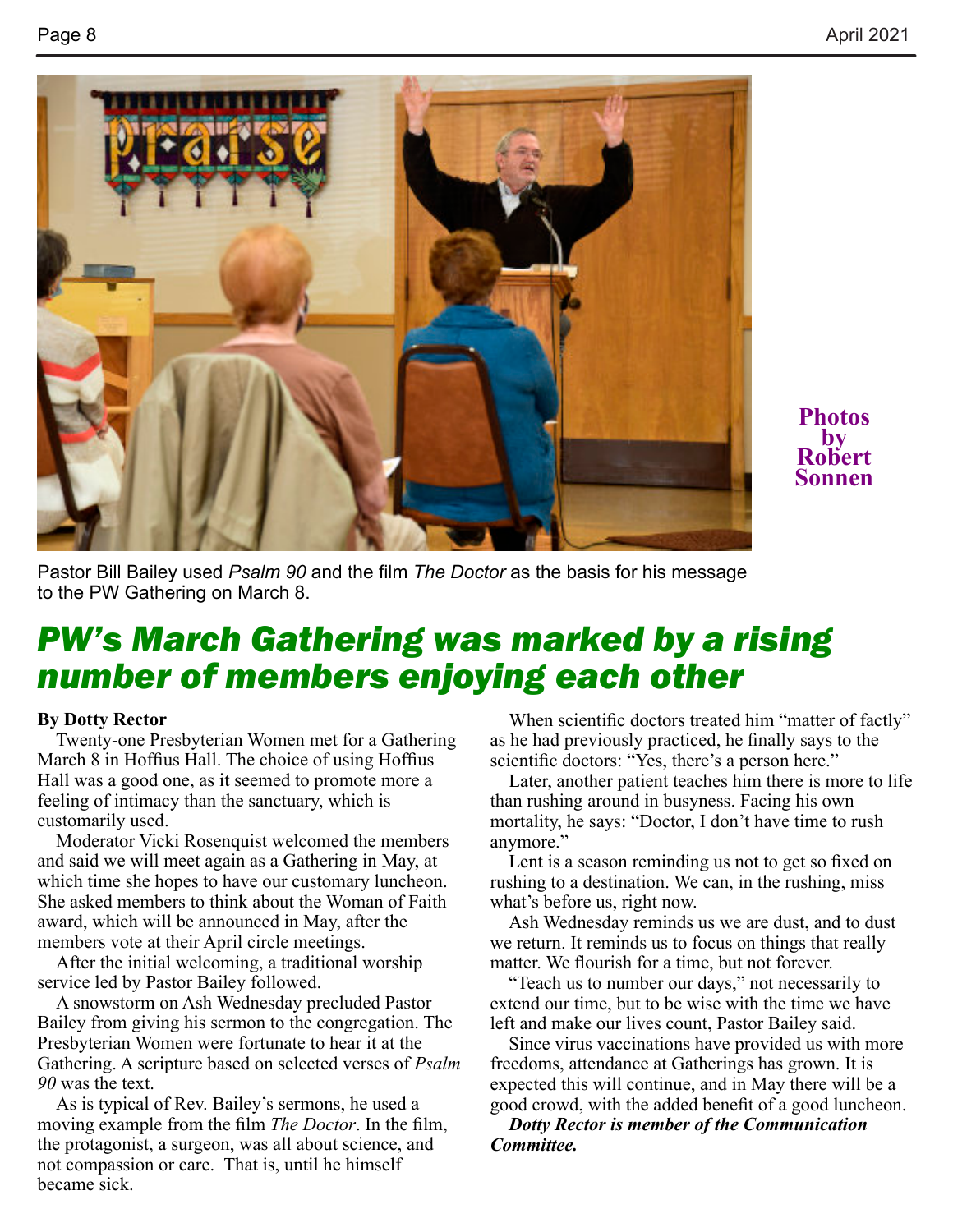



Twenty-one PW members met March 8 for a Gathering in Hoffius Hall (above). Becky Wakefield welcomed Marilyn Johnson to the PW worship service (left). Sharon Collar (below left) provided special music and accompaniment of hymns. Norma Stevens (below) extinguished the Christ Candle at the end of the PW Gathering.



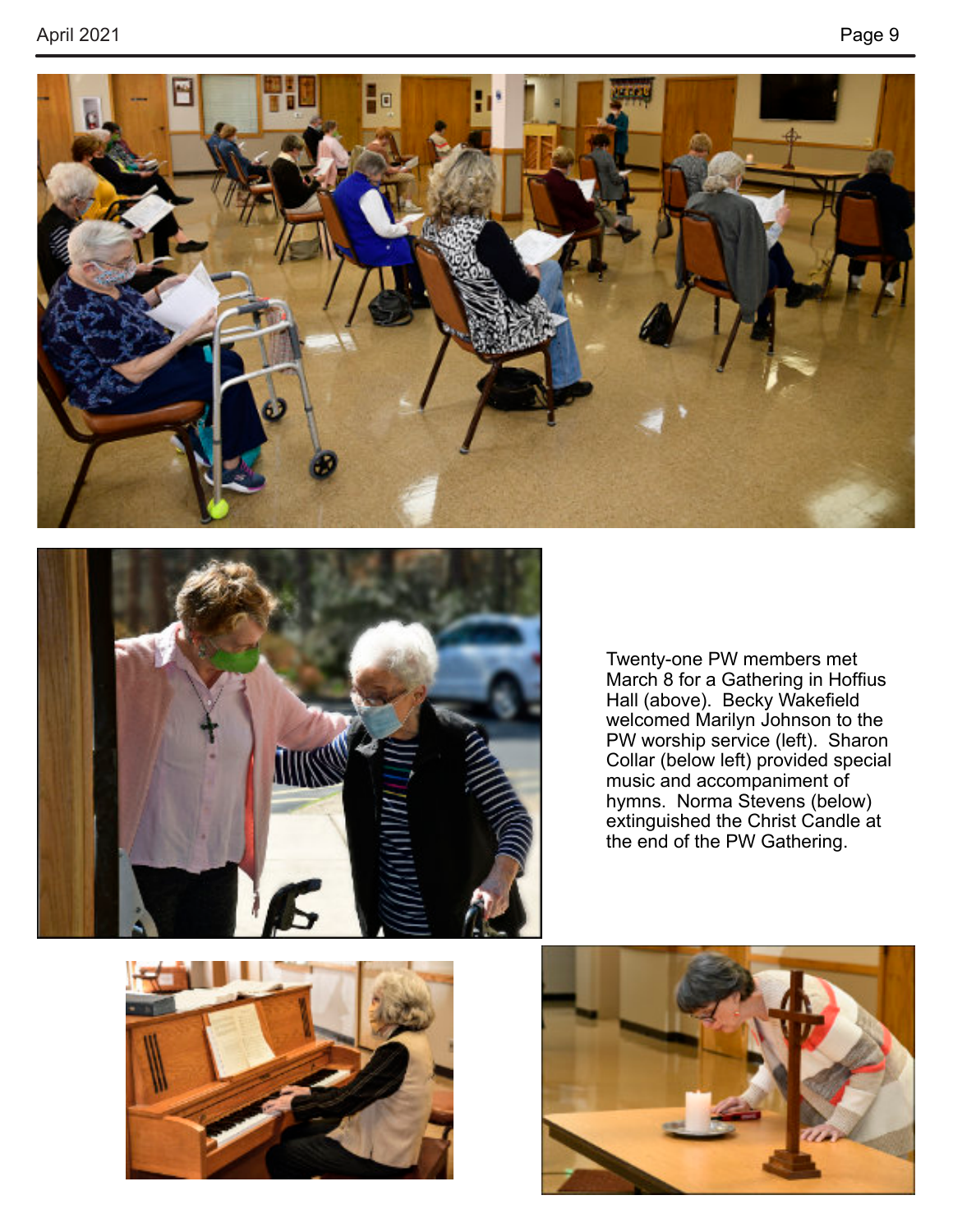*Progress in fixing damage caused by broken water pipes*





Kirk Business Administrator Beverly Schaumburg (top) in the re-opened Kirk office. The choir room (above) is usable again, but the copy room has a lot of work to be done. *(Bob Morrow photos)*

#### **By Bob Morrow**

In our last issue of *A Voice in the Pines* we reported on the sad damage of our Kirk offices. Since then, a great deal of progress has been made. While we are a long way from restoring "normality," we have made serious progress.

First, as reported in our Kirk Voice emails, office operations have been largely restored. Thanks to Chris Taylor-Wilmoth and Beverly Schaumburg, we have a well-functioning office. It is business as usual thanks to these outstanding and dedicated Kirk employees and Kirk family members.

We are still expecting a multipurpose copier to arrive by first of April.

A special thanks needs to go to Beverly and Chris for making a seamless and professional adjustment to the new and challenging situation. A special thanks, too, to Chip Johnson, our Sexton, who stepped up in a big way to make sure we have a clean and safe environment to work. Thank you, Beverly, Chris, and Chip!



Our insurance company has made an assessment and asked the Kirk for itemized detail of the damage to ceilings, flooring, walls, and equipment. Your Kirk damage remediation committee is taking a divide-andconquer approach to meeting the insurance company's requests and should have this work completed soon.

The committee is led by Barron Gage, Moderator of the Facilities Committee, and includes Beverly Schaumburg, Kirk Business Administrator, Mel Kuntz, member of the Facilities Committee, Bob Morrow, Moderator of the Communications Committee, and Richard McPheters, Kirk Treasurer.

In the coming weeks, we will make decisions on replacing flooring, dry wall, insulation, painting, ceilings, equipment and more. At this point things generally slow down as interactions with our insurance provider and contractors occur. Stay tuned as we continue to update you on our progress.

*Bob Morrow is Moderator of the Communication Committee.*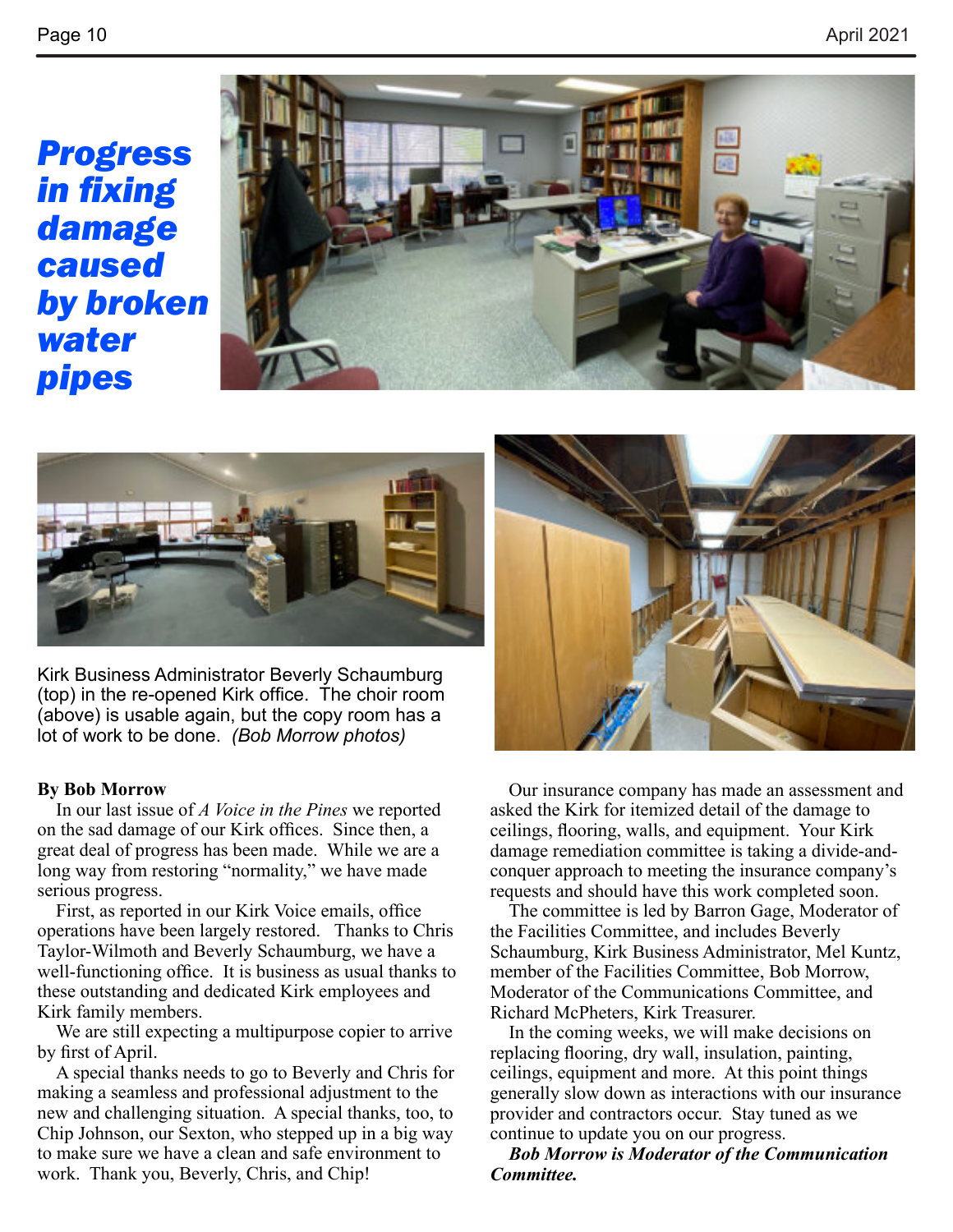

# **Birthdays**

| April 1  | Joe Milligan           | April 16 | Marty Volkema        | April 23 | Jean Fisher        |
|----------|------------------------|----------|----------------------|----------|--------------------|
| April 4  | Pat Kuntz              | April 17 | Lu Otto              |          | Claire Rhodes      |
| April 8  | Ron Lovett             | April 18 | Michael Erickson     |          | Doris Simmons      |
|          | Tom Martick            |          | Gloria Pickett       | April 24 | Cheryle Dean       |
|          | Steven Klomsten        | April 20 | <b>Bob Smith</b>     | April 25 | <b>Bill Bailey</b> |
| April 9  | <b>Judy Sonnenburg</b> | April 21 | Cal Sloma            | April 26 | Sheri Swan         |
| April 10 | Stanley Luczkowski     | April 22 | Georgia Hill         | April 28 | Ken Poole          |
| April 14 | <b>Blair Stroud</b>    |          | <b>Ruth Richards</b> |          |                    |
| April 16 | Darlene Spiller        | April 23 | Sandy Adams          |          |                    |
|          |                        |          |                      |          |                    |

# **Anniversaries**

| April 3 Sandy and Jim Adams             | 28 years | April 15 Bev and Charles McFadden 15 years |  |
|-----------------------------------------|----------|--------------------------------------------|--|
| April 4 Cindy and Frank Morgan 48 years |          |                                            |  |

# *Interpreting the cross in the season of Easter*

#### **By Lowell Gardner**

Alchemy, the ancient predecessor of modern chemistry, feverishly pursued chrysopoeia, the artificial transmuting of baser metals like lead into gold. Its repeated failure stemmed from the failure to yet understand the atomic makeup of individual matter. Nuclear fission, the splitting of the atom, lay in the future.

The Season of Lent closes with Palm Sunday, Maundy Thursday, Good Friday, and Easter Sunday, an agonizing carnival ride of pompous celebration, ignominious tragedy, and glorious transformation. It was as if it was a genuine spiritual transmutation.

In his first letter to the Corinthian believers, the Apostle Paul certifies, "Jews demand signs and Greeks seek wisdom but we preach Christ crucified: a stumbling block to Jews and foolishness to Gentiles, but to those whom God has called, both Jews and Greeks, Christ the power of God and the



wisdom of God." (*1 Corinthians 1:22- 24 NIV)*

The revolutionizing good news of Paul's message was the crucified Messiah as the resurrection hope for the human race.

Today the ancient symbol of horrendous execution adorns churches and persons. In Roman Catholic sanctuaries the crucified Messiah remains impaled. Protestantism's focus is the empty cross and equally empty tomb. Worn on individuals, the display remains open to interpretation.

Paul made clear to the Corinthian church the cross was both the power and wisdom of the eternally merciful Father.

However you observe or display the cross, always be cognizant of Paul's words and God's gift, the power of real transmutation.

*Lowell Gardner is former Moderator of the Communication Committee.*